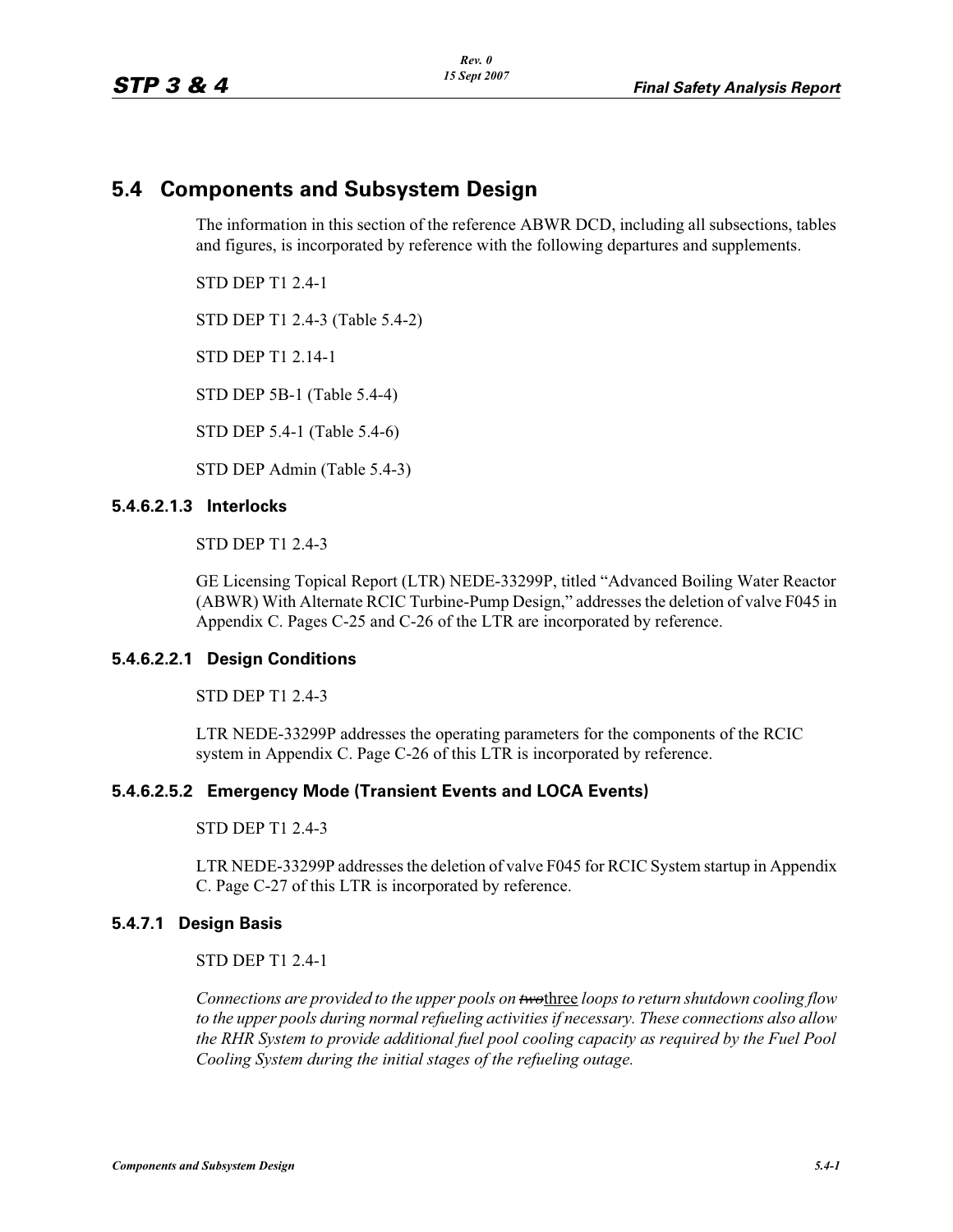# **5.4.7.1.1.8 Fuel Pool Cooling**

STD DEP T1 2.4-1

*<u><i>Two* Three</u> of the RHR loops can provide supplemental fuel pool cooling during normal *refueling activities and any time the fuel pool heat load exceeds the cooling capacity of the fuel pool heat exchangers. For normal refueling activities where the reactor well is flooded and the fuel pool gates are open, water is drawn from the reactor shutdown suction lines, pumped through the RHR heat exchangers and discharged through the reactor well distribution spargers. For 100% core removal, if necessary, water is drawn from the Fuel Pool Cooling (FPC) System skimmer surge tanks, pumped through the RHR heat exchangers and returned to the fuel via the FPC System cooling lines. These operations are initiated and shut down by operator action.*

#### **5.4.7.2.2 Equipment and Component Description**

STD DEP 5B-1

*(2) Heat Exchangers*

*(c) Safe Shutdown—The RHR System brings the reactor to a cold shutdown condition of less than 100°C within 36 hours of control rod insertion with two out of the three divisions in operation. The RHR System is manually activated into the shutdown cooling mode below a nominal vessel pressure of 0.93 MPaG.* 

*The RHR heat exchanger capacity is required to be sufficient to meet each of these functional requirements. The limiting function for the RHR heat exchanger capacity is* reactor shutdown. *post-LOCA containment cooling. The heat exchanger capacity,*  K, is  $4.27 \times 10^5$  W/ $\rm ^o\overline{C}$  370.5kJ/ $\rm ^oC$ -s per heat exchanger.

*The performance characteristics of the heat exchangers are shown in Table 5.4-4.*

#### **5.4.7.2.6 Manual Action**

STD DEP T1 2.4-1

*(6) Fuel Pool Cooling*

Three*Two of the RHR loops* can *provide supplemental fuel pool cooling during normal refueling activities and any time the fuel pool heat load exceeds the cooling capacity of the fuel pool heat exchangers. For normal refueling activities where the reactor well is flooded and the fuel pool gates are open, water is drawn from the reactor shutdown suction lines, pumped through the RHR heat exchangers and discharged through the reactor well distribution spargers. For 100% core removal, if necessary, water is drawn from the Fuel Pool Cooling (FPC) System skimmer surge tanks, pumped through the RHR heat exchangers and returned to the fuel pool via the FPC System cooling lines. These operations are initiated and shut down by operator action.*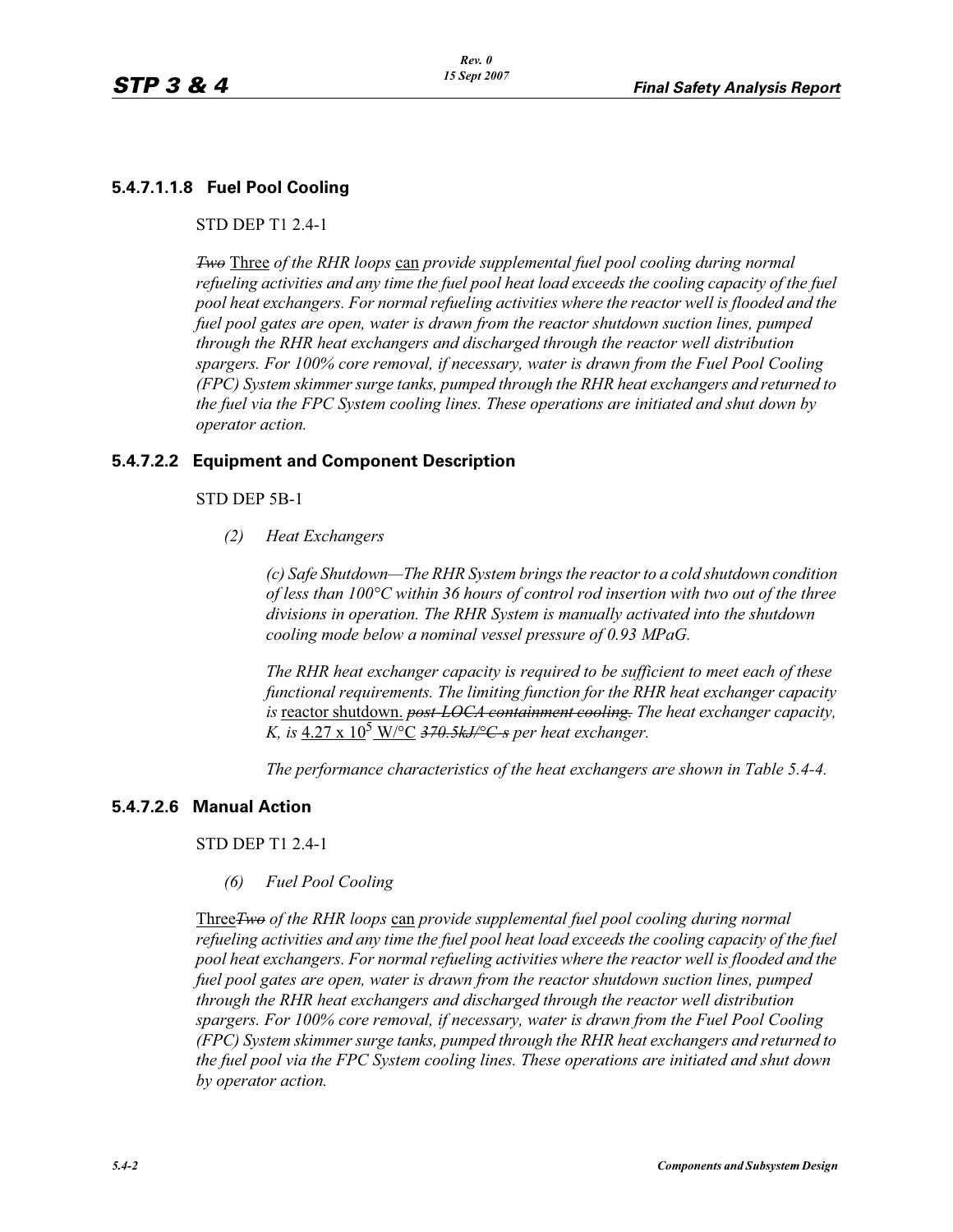## **5.4.8.2 System Description**

#### STD DEP 5.4-1

*The total capacity of the system, as shown on the process flow diagram in Figure 5.4-13, is equivalent to 2% of rated feedwater flow. Each pump, NRHX, and F/D is capable of 50% system capacity operation, with the one RHX capable of 100% system capacity operation.* Each pump and F/D is capable of 100% system capacity operation. Each of two NRHX is capable of 50% system capacity operation, with the one RHX capable of 100% system capacity operation.

# **5.4.15 COL License Information**

#### **5.4.15.1 Testing of Main Steam Isolation Valves**

The following site-specific supplement addresses COL License Information Item 5.7.

Testing of the Main Steam Isolation valves under operating conditions will be performed during the Initial Test Program as described in Subsections 14.2.12.2.26 and 14.2.12.2.34. ITAAC 6 from Table 2.1.2, Nuclear Boiler System, will ensure the MSIVs meet their design basis.

#### **5.4.15.2 Analysis of Non-Design Basis Loss of AC Coping Capability**

The following site-specific supplements listed in this section address COL License Information Item 5.8.

#### **5.4.15.2.1 Analysis to Demonstrate the Facility has 8 Hour Non-Design SBO Capability**

The capability of the RCIC System to operate for 8 hours as discussed in Subsection 5.4.6 and NUREG-1503 will be demonstrated during the Initial Test Program as described in section 14.2.12.1.9. A best estimate analysis will be available for NRC review by the end of preoperational testing demonstrating that the RCIC system can function for 8 hours in an SBO event. This analysis will reflect Class 1E loadings based on expected plant and operator response during this event. Additionally, an evaluation of room temperature response during the transient will ensure that equipment remains within its qualification envelope. Similar evaluations have been satisfactorily performed on other ABWRs. (COM 5.4-1)

#### **5.4.15.2.2 Analysis to Demonstrate that the DC Batteries and SRV/ADS Pneumatics have Sufficient Capacity**

A best estimate analysis demonstrating adequate DC battery and pneumatic supply capacity based on the as purchased equipment configuration will be completed and available for NRC review prior to the commencement of the Preoperational Test Program. This analysis will reflect Class 1E bus loadings based on expected plant response during the 8-hour SBO event. Additionally, an evaluation of room temperature response will ensure that the batteries remain within their qualification envelope. Similar evaluations have been satisfactorily performed on other ABWRs. (COM 5.4-2)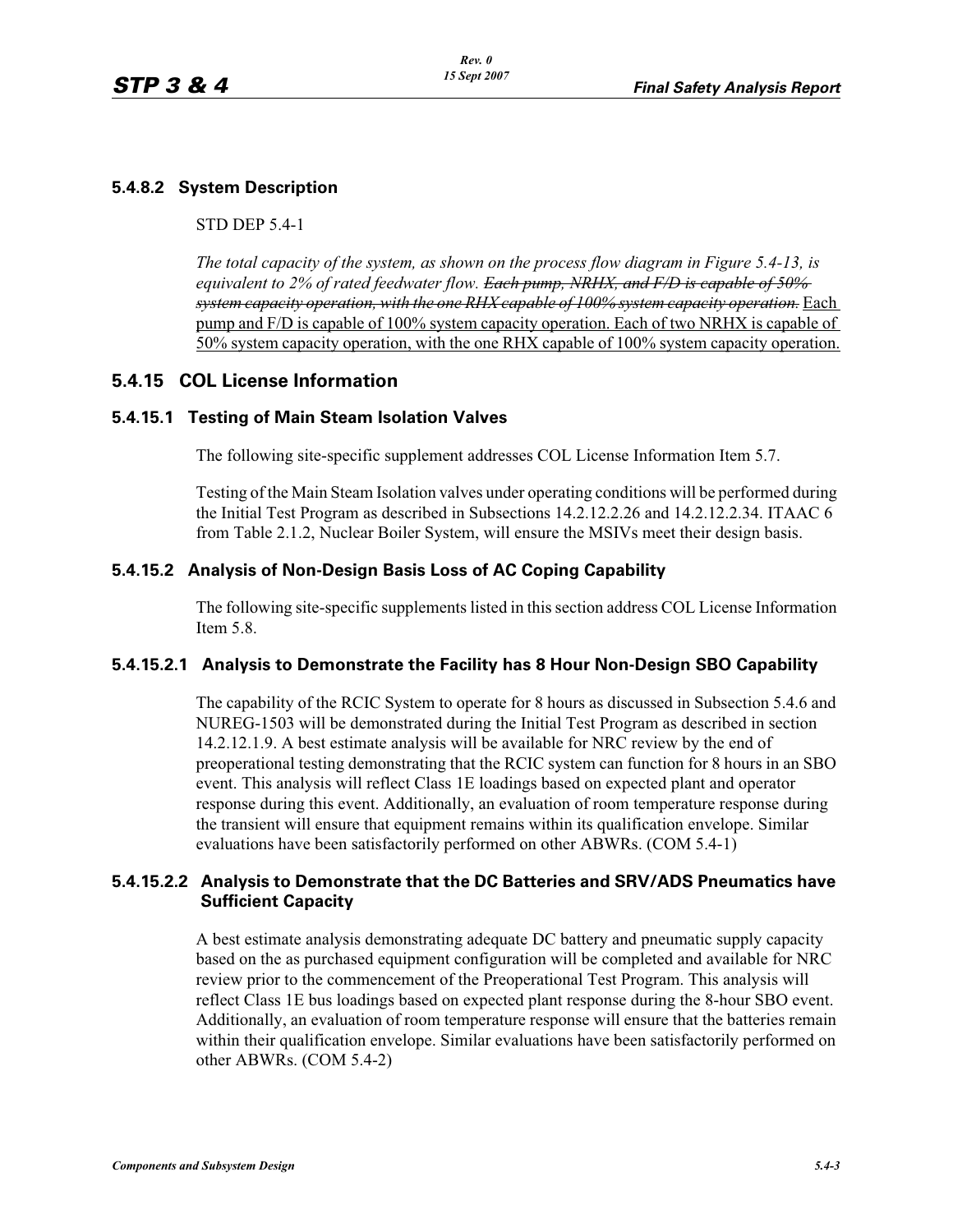## **5.4.15.3 ACIWA Flow Reduction**

The following site-specific supplement addresses COL License Information Item 5.9.

A hydraulic analysis will be performed to determine if a flow reduction device is needed based on the actual flow rate capacities, pressure, and hose size of the diesel driven pump. This analysis will be available for NRC review prior to the commencement of the Preoperational Test Program. (COM 5.4-3)

# **5.4.15.4 RIP Installation and Verification During Maintenance**

The following site-specific supplement addresses COL License Information Item 5.10.

Procedures address RIP installation and verification for motor bottom cover, as well as visual monitoring of the potential leakage during impeller-shaft and plug removal. A contingency plan assures that core and spent fuel cooling can be provided in the event of loss of coolant during Reactor Internal Pump (RIP) maintenance.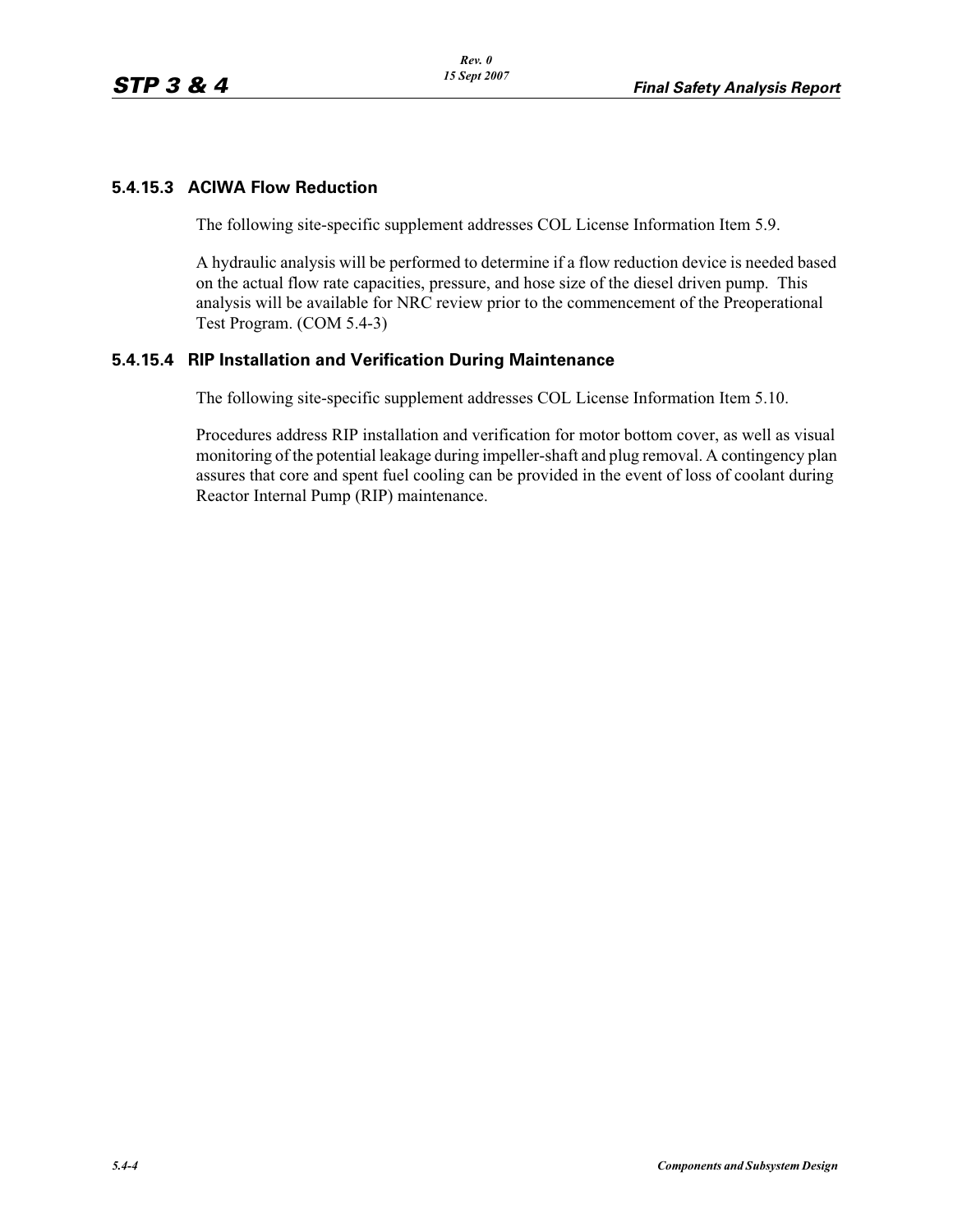# **Table 5.4-2 Design Parameters for RCIC System Components**

Changes are shown for this table in Appendix C of LTR NEDE-33299P. Pages C-28, C-29 and C-30 of this LTR are incorporated by reference.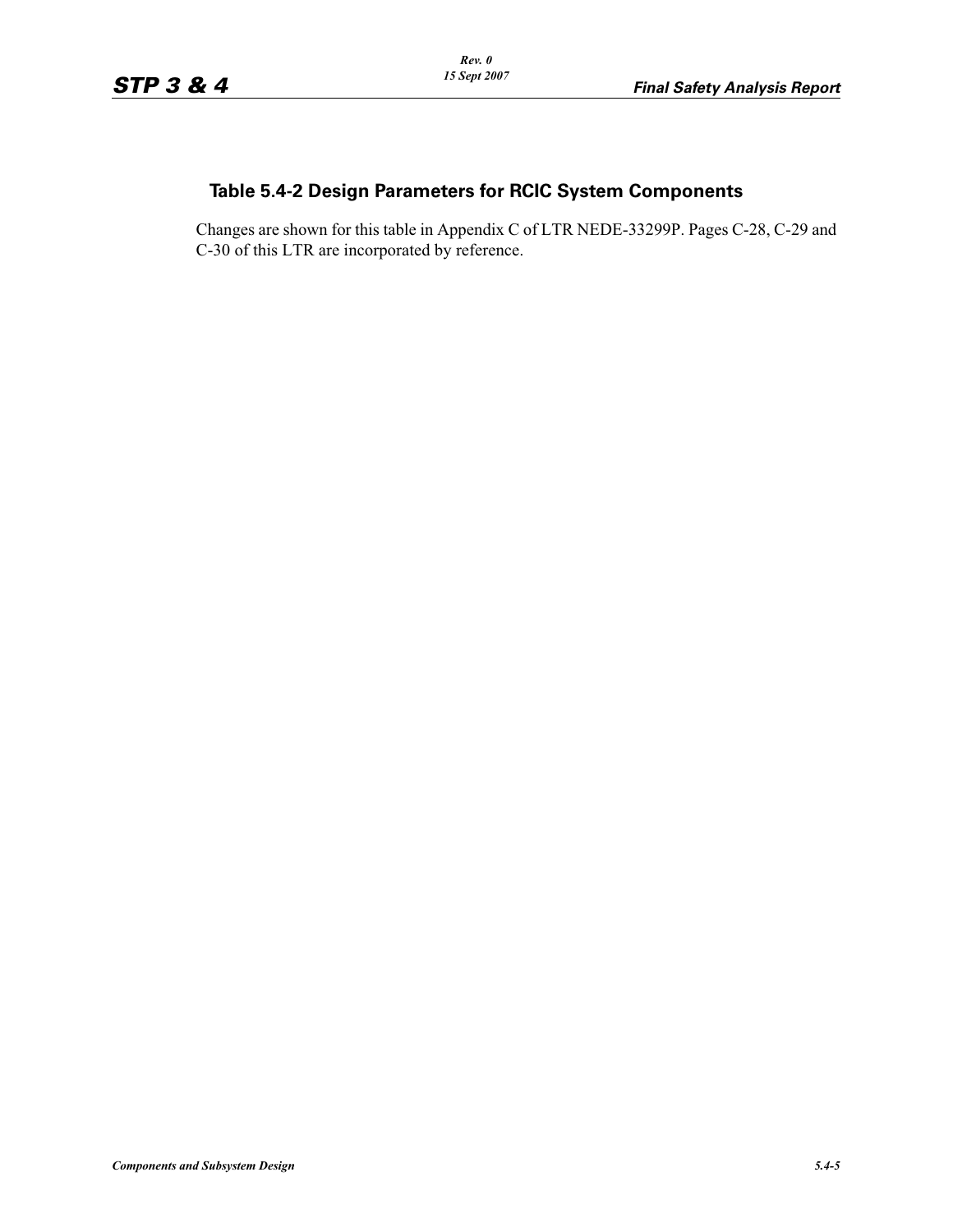| <b>Valve</b>  | <b>Valve</b><br><b>Function</b>                    | <b>Normal</b><br><b>Position</b> | <b>Automatic Logic or Permissives</b> |                         |                                                                                                                                       |  |  |
|---------------|----------------------------------------------------|----------------------------------|---------------------------------------|-------------------------|---------------------------------------------------------------------------------------------------------------------------------------|--|--|
| <b>Number</b> |                                                    |                                  | <b>Condition</b>                      | <b>Automatic Action</b> |                                                                                                                                       |  |  |
| F017 B,C      | <b>Drywell Spray</b><br>Valves                     | Closed                           | Note $\overline{P}$ K                 | Close                   | Permissive: To open requires<br>high drywell pressure and<br>F005 fully closed, or to open<br>for test requires F018 fully<br>closed. |  |  |
| F018 B,C      | <b>Drywell Spray</b><br><b>Isolation</b><br>Valves | Closed                           | Note $H K$                            | Close                   | Permissive: To open requires<br>high drywell pressure and<br>F005 fully closed, or to open<br>fully requires F017 fully closed.       |  |  |
| F019 B,C      | <b>Wetwell Spray</b><br><b>Isolation</b><br>Valves | Closed                           | Note A K                              | Close                   | Permissive: To open requires<br>F012 fully closed and either the<br>absence of LOCA or F005 fully<br>closed.                          |  |  |
| C002          | N/A                                                | <b>Run</b>                       | Note $A$ L                            | Stop                    |                                                                                                                                       |  |  |
| NOTES:        |                                                    |                                  |                                       |                         |                                                                                                                                       |  |  |

# **Table 5.4-3 RHR Pump/Valve Logic**

*G. High suppression pool temperature.* **(when activated by suppression pool cooling mode)**

*H. LOCA condition as indicated by a not-fully-closed injection valve F005.* **Not used.**

*J. High loop flow signal.* **Normal loop flow signal.**

**K. F005 open will cause this valve to close.**

**L. Main RHR pump running.**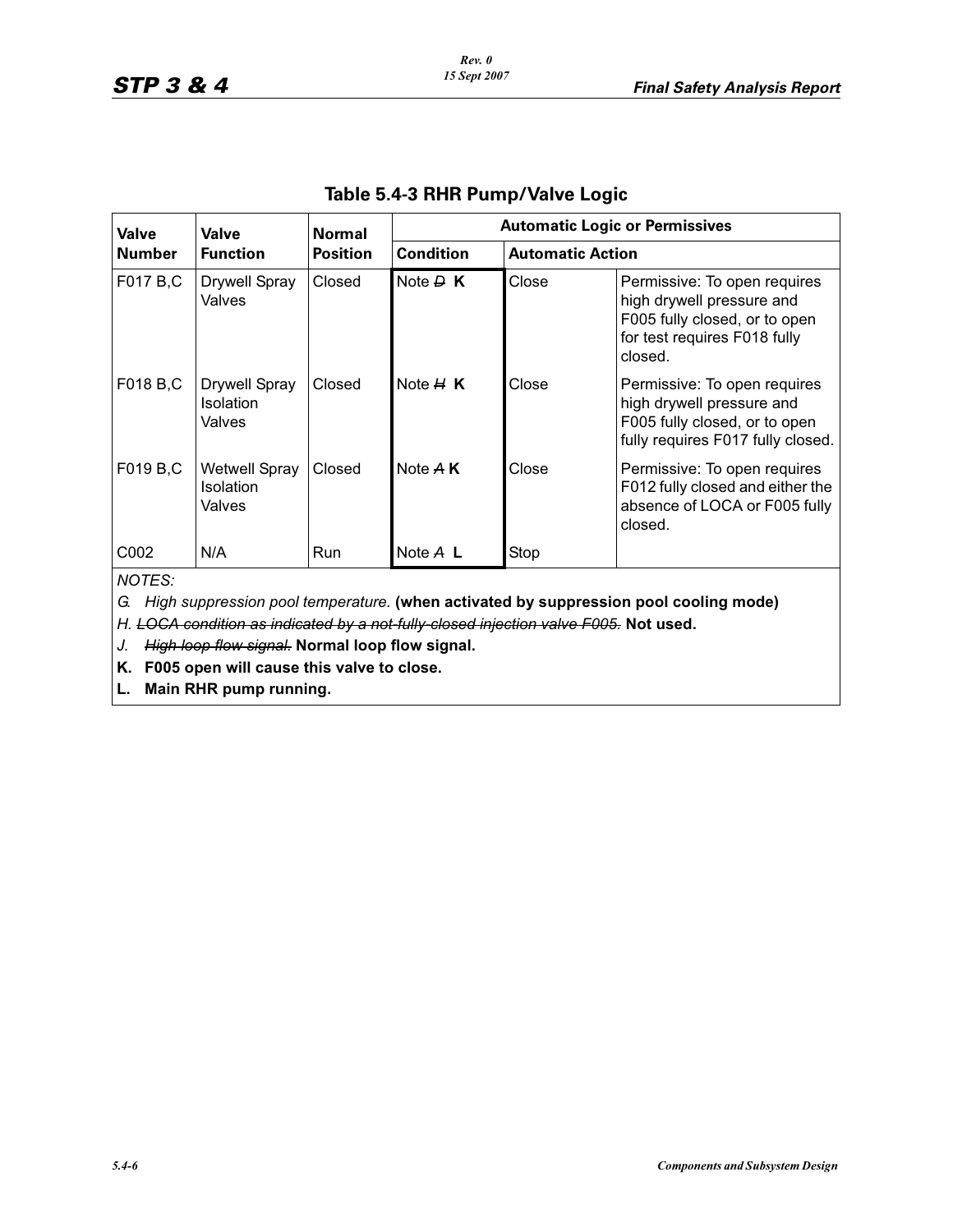# **Table 5.4-4 RHR Heat Exchanger Design and Performance Data**

| Desian<br>Point<br><b>Function</b> | <del>⊇ost-LOCA Containment</del> Reactor Shutdown |
|------------------------------------|---------------------------------------------------|
|                                    |                                                   |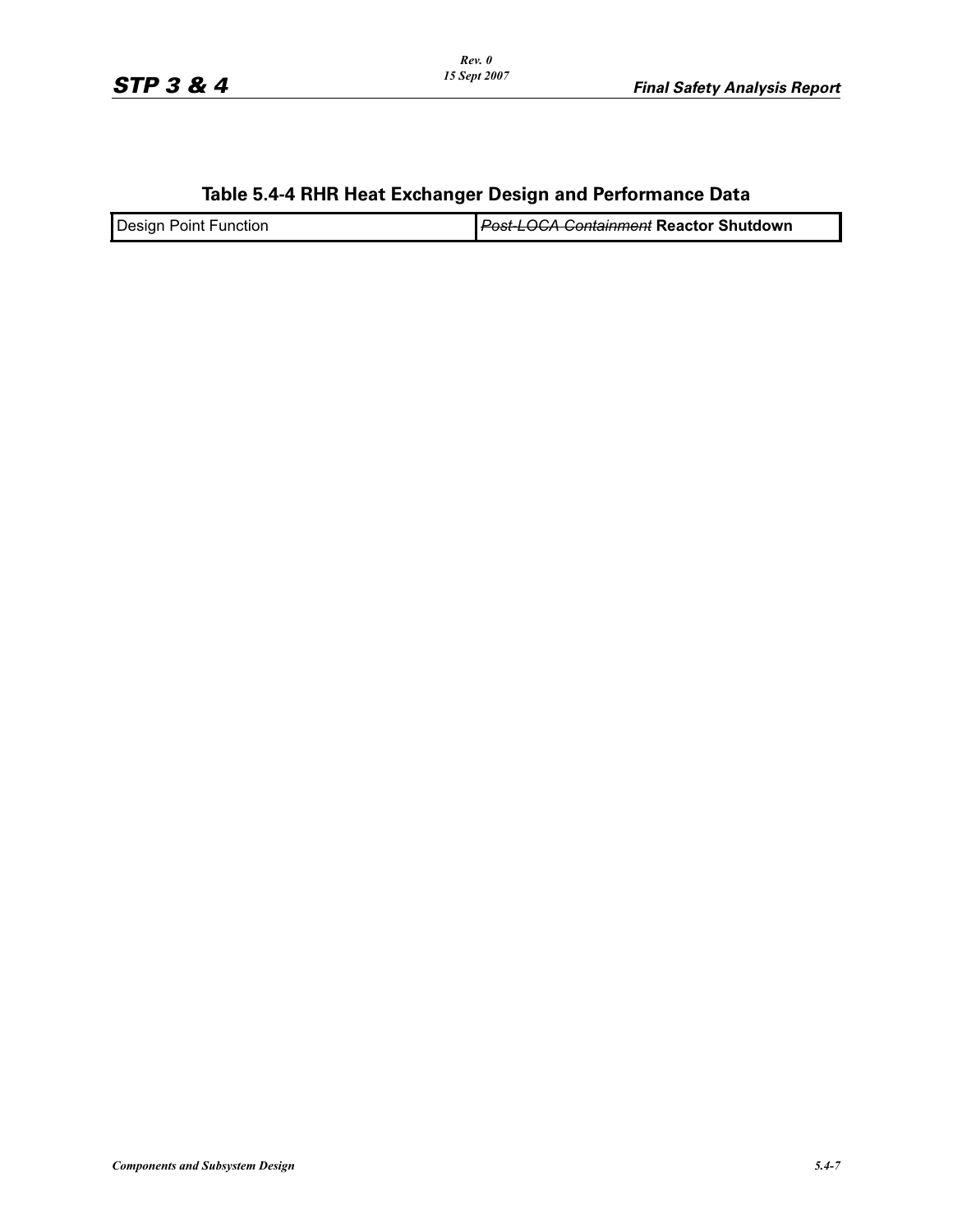| <b>Pumps</b>                         |                                                           |                                           |  |  |
|--------------------------------------|-----------------------------------------------------------|-------------------------------------------|--|--|
| System Flow Rate (kg/h)              | 152,500                                                   |                                           |  |  |
| <b>Type</b>                          | Vertical Sealless centrifugal pump                        |                                           |  |  |
| Number Required                      | 2 (One Pump is required running at 100% capacity)         |                                           |  |  |
| Capacity (% of CUW System flow each) | 50 100                                                    |                                           |  |  |
| Design Temperature (°C)              | 66                                                        |                                           |  |  |
| Design pressure (MPaG)               | 10.20 10.65                                               |                                           |  |  |
| Discharge head at shutoff (m)        | 160 182                                                   |                                           |  |  |
| <b>Heat Exchangers</b>               | Regenerative                                              | Nonregenerative                           |  |  |
| Number Required                      | 1 (3 shells per unit)                                     | 2 (2 shells per unit)                     |  |  |
| Capacity (% CUW System flow each)    | 100                                                       | 50                                        |  |  |
| Shell design pressure (MPaG)         | <b>40.20 10.65</b>                                        | 7.371.4                                   |  |  |
| Shell design temperature (°C)        | 302                                                       | 85                                        |  |  |
| Tube design pressure (MPaG)          | 8.838.865                                                 | 8.838.865                                 |  |  |
| Tube design temperature (°C)         | 302                                                       | 302                                       |  |  |
| <b>Type</b>                          | Horizontal U-tube                                         | Horizontal U-tube                         |  |  |
| Exchange Capacity (kJ/h) (per unit)  | $\frac{1.15 \times 10^8}{1.269 \times 10^8}$              | $2.01 \times 10^7$ 2.342x 10 <sup>7</sup> |  |  |
| <b>Filter-Demineralizers</b>         |                                                           |                                           |  |  |
| <b>Type</b>                          | pressure precoat                                          |                                           |  |  |
| Number Required                      | 2 (One F/D train is required running at 100%<br>capacity) |                                           |  |  |
| Capacity (% of CUW System flow each) | 50 100                                                    |                                           |  |  |
| Flow rate per unit (kg/h)            | 76,250 152,500                                            |                                           |  |  |
| Design Temperature (°C)              | 66                                                        |                                           |  |  |
| Design pressure (MPaG)               | 10.20 10.65                                               |                                           |  |  |
| Linear velocity (m/h)                | $-2.5 - 5.0$                                              |                                           |  |  |
| Differential Pressures (MPa)         |                                                           |                                           |  |  |
| Clean                                | 0.034                                                     |                                           |  |  |
| Annunciate                           | 0.17                                                      |                                           |  |  |
| Backwash                             | 0.21                                                      |                                           |  |  |
| <b>Containment Isolation Valves</b>  |                                                           |                                           |  |  |
| Closing time (s)                     | $30$                                                      |                                           |  |  |
| Maximum differential pressure (MPa)  | 8.62                                                      |                                           |  |  |

# **Table 5.4-6 Reactor Water Cleanup System Equipment Design Data**